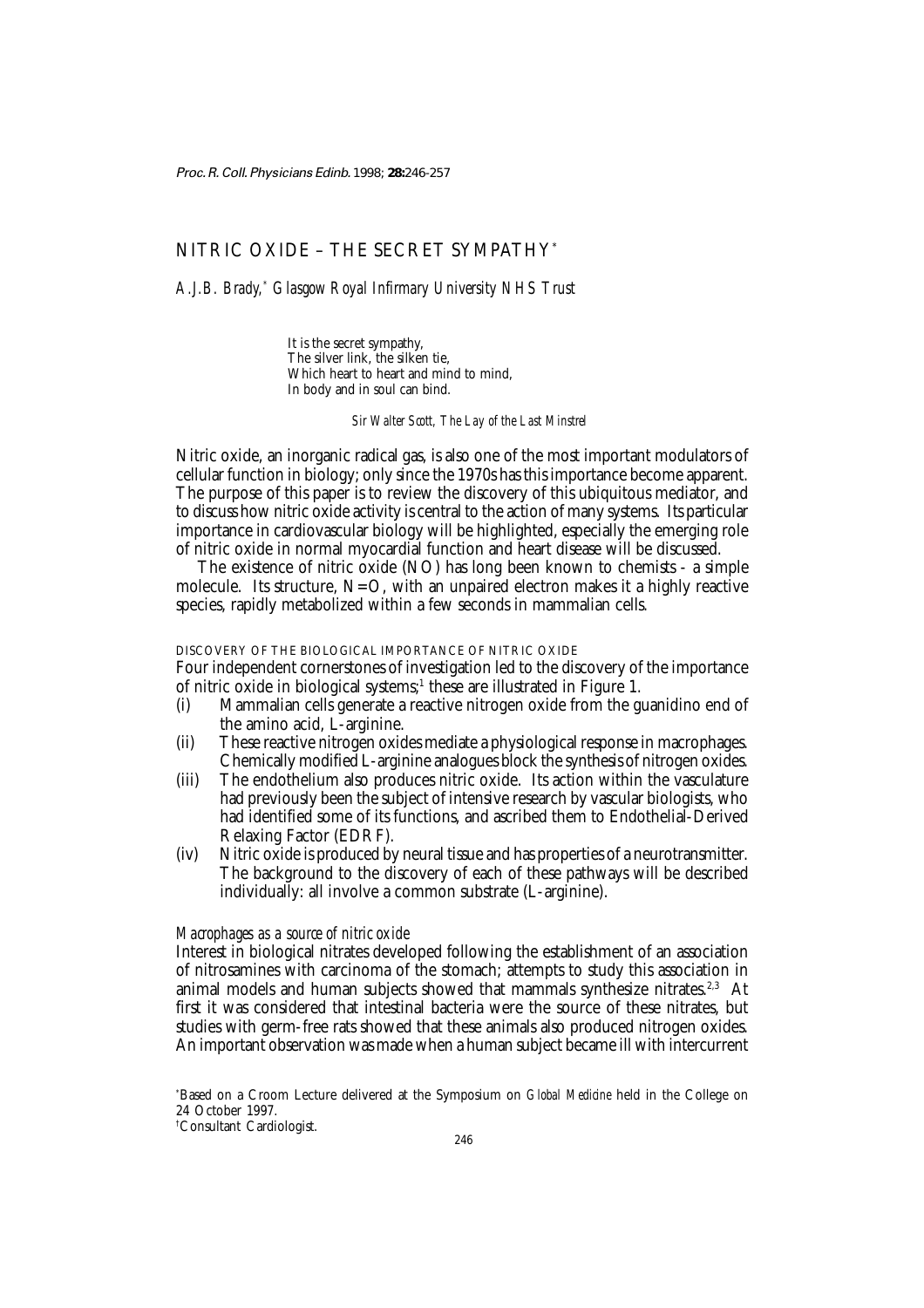NITRIC OXIDE - THE SECRET SYMPATHY 247



FIGURE 1 Discovery of nitric oxide biology.

infection during one study. Excretion of nitrates  $(\text{NO}_3)$  became markedly elevated and this finding was confirmed in animal experiments.<sup>4,5</sup> It appeared that macrophages accounted for, at least in part, the excess production of nitrogen oxides. Explanted macrophages were able to secrete these substances,<sup>5</sup> generated from oxidation of a guanidino nitrogen from the amino acid, L-arginine.<sup>6</sup> This oxidation yielded the amino acid citrulline, and a reactive compound, more reactive than either nitrite or nitrate, which could nitrosate amines to toxic nitrosamines.7

Independently, other researchers were studying the oxidative injury that macrophages cause to tumour cells and fungi. Hibbs had been studying this field since the early 1970s<sup>8</sup> and, in 1987, showed that macrophage cytotoxicity required L-arginine, and that modification of the L-arginine molecule blocked both nitrite production and cytotoxicity of macrophages. $^9\,$  The production of nitrogen compounds also required protein synthesis, implying induction of an enzyme within the macrophages.<sup>10</sup> The development of analogues of L-arginine which inhibit synthesis of nitrogen oxides has led to a virtual explosion in nitric oxide research.

## *Endothelium as a source of nitric oxide*

Furchgott and Zawadski showed in their landmark study in 1980<sup>11</sup> that endothelium is not merely the inert lining of a hollow tube, but that it can influence adjacent smooth muscle in the vascular wall via a mediator they termed EDRF. The identification of EDRF as nitric oxide happened during the subsequent eight years, although as early as 1977 Arnold had shown nitric oxide capable of activating guanylate cyclase in different tissues, the enzyme now known to be the target for nitric oxide in smooth muscle.12 In 1986 Ignarro *et al* independently suggested that EDRF might be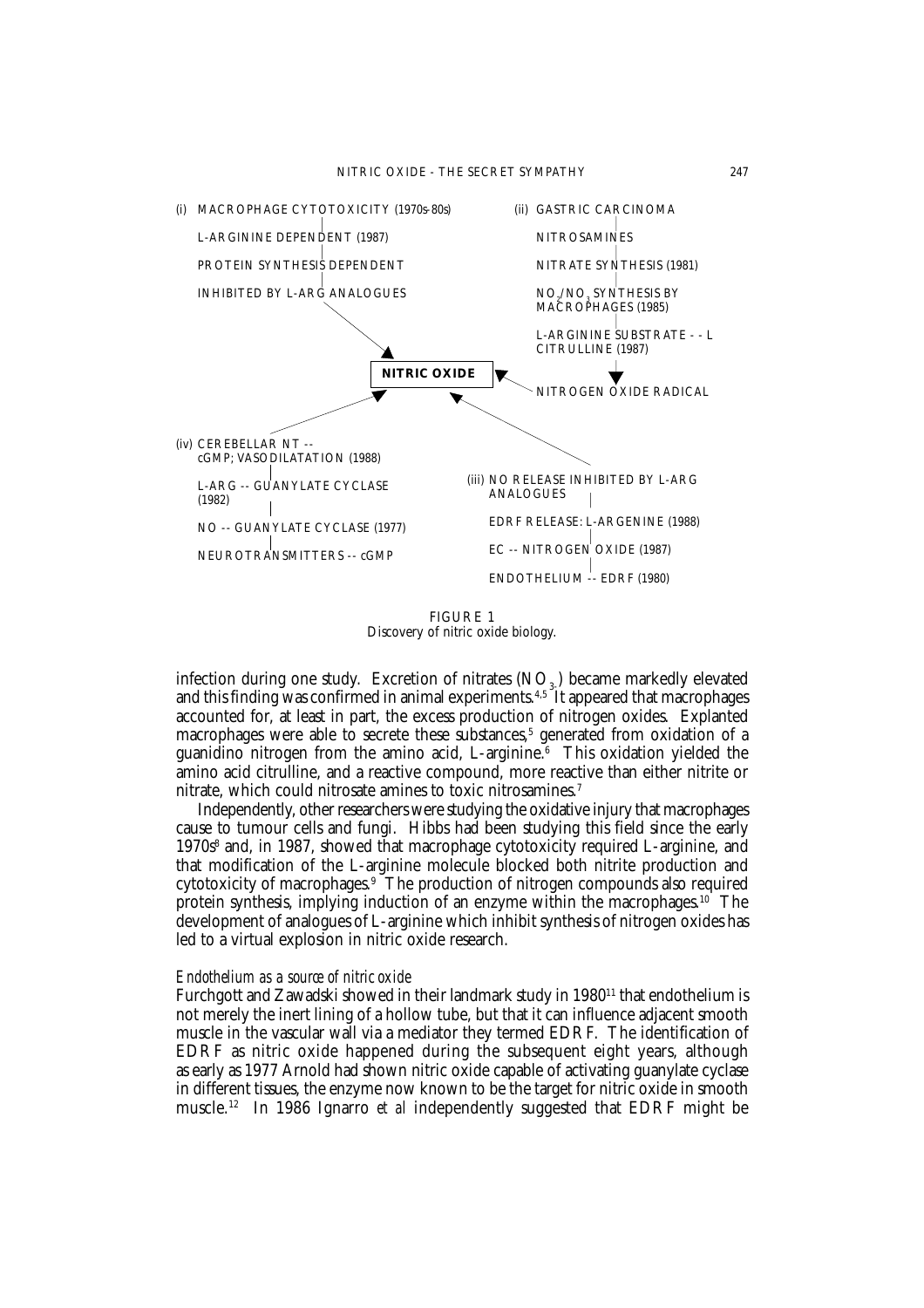#### 248 A. J. B. BRADY

nitric oxide.13 In 1987, two groups showed that stimulated endothelium released a nitrogen oxide which was neither nitrite or nitrate; a chemiluminescent assay failed to identify which nitrogen oxide it was.<sup>14,15</sup> In 1988, evidence from Moncada's group, amongst others, showed that EDRF release from cultured endothelial cells required L-arginine,<sup>16,17</sup> and that release of nitric oxide from endothelium was inhibited by analogues of L-arginine.<sup>18</sup>

## *Neural tissue as a source of nitric oxide*

Neurobiologists had known since the early 1970s that some neurotransmitters elevated cyclic guanosine monophosphate (GMP) concentrations in neural tissue.19 In 1977, Miki showed that nitric oxide stimulated the guanylate cyclase enzyme in mouse cerebral cortex.20 In 1982 L-arginine was shown to activate guanylate cyclase in neuroblastoma cells,<sup>21</sup> and in 1988 cerebellar tissue was shown to release a mediator with properties like nitric oxide, which both elevated cyclic GMP and relaxed vascular smooth muscle.<sup>22</sup> Release of nitric oxide and citrulline by neural tissue was inhibited by an analogue of L-arginine, evidence that synaptic cells contained the nitric oxide synthase enzyme.<sup>23</sup>

## *Biosynthesis of nitric oxide*

Nitric oxide is synthesized from the amino acid, L-arginine. It was initially believed that cells from different tissues had different synthetic pathways, but recent work has refuted this. Figure 2 shows the pathway of nitric oxide production from L-arginine. Both oxidation steps are catalysed by the enzyme, nitric oxide synthase; NADPH donates three electrons, molecular oxygen two more.



FIGURE 2 Synthesis of nitric oxide from L-arginine.

Three different nitric oxide synthase (NOS) enzymes are currently recognised in man: a neuronal synthase (nNOS or NOS1) exists in many neuronal tissues; a constitutive, endothelial cell enzyme (eNOS or NOS3) is present in vascular endothelial cells and many other cell types; and a third is induced under certain conditions, for example tissue injury or inflammation. This inducible enzyme (iNOS or NOS2) appears to be particularly important in disease states.

The action of NO can be blocked experimentally by modifying the L-arginine amino acid substrate, a technique used widely in experimental models. Induction of inducible nitric oxide synthase can be effectively prevented by corticosteroids, $24$  and by some cytokines, for example transforming growth factor-ß (TGF-ß), and some interleukins.<sup>25</sup>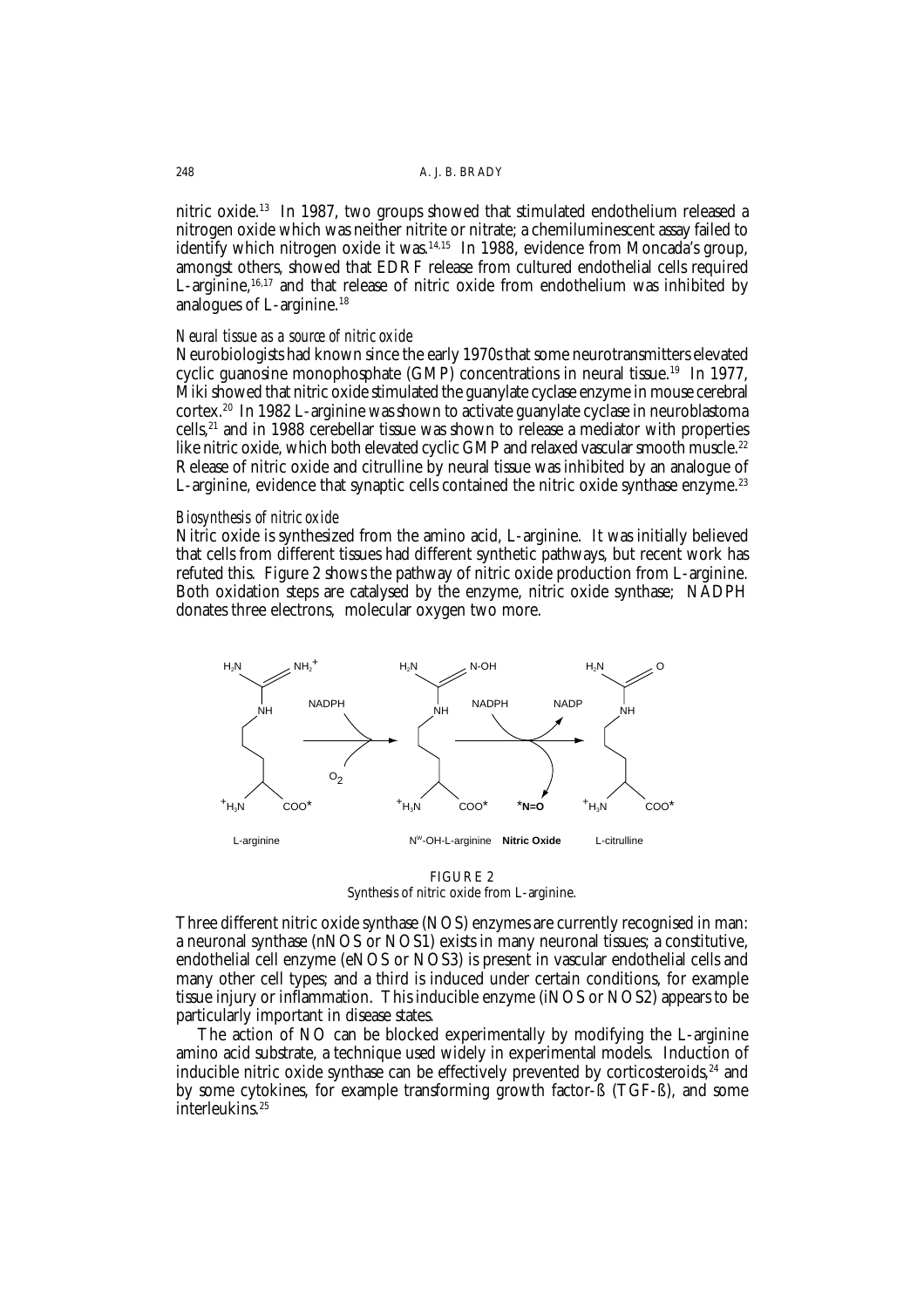Moncada has summarised the importance in terms of phylogenetics and evolution of nitric oxide biology (invited lecture to the American Heart Association, November 1991).26 Not only do all mammals examined employ nitric oxide as an intercellular mediator, but even primitive invertebrates use nitric oxide in their circulatory 'bloodlike' cells as a chemical messenger, and probably as a cytotoxic agent too.

## INTRACELLULAR SITE OF ACTION OF NITRIC OXIDE

In many tissues the principal target for nitric oxide is the soluble guanylate cyclase enzyme.<sup>27</sup> Guanylate cyclase is activated by nitrosation of its haem moiety by nitric oxide. Elevation of intracellular cGMP concentrations in vascular smooth muscle brings about vasorelaxation by mechanisms which are, as yet, only partially characterised, but which must ultimately involve cytosolic calcium. Cyclic GMP probably enhances phosphorylation of key proteins involved in handling  $Ca^{2+}$ , perhaps along with direct inhibition of  $Ca^{2+}$  binding to contractile proteins. The overall result is a reduction in free calcium, perhaps together with reduced sensitivity of contractile proteins to  $Ca^{2+}$ .

Within tumour cells macrophages exert their cytotoxic action by releasing nitric oxide which inhibits Fe-S proteins such as NADH.1 Nitric oxide also inhibits tumour cell DNA synthesis28 and also reacts with superoxide anions in a reaction that can either detoxify both molecules, or generates the powerful oxidants, nitrogen dioxide and hydroxyl radical.<sup>29</sup>

### NITRIC OXIDE AND BLOOD FLOW

The most important stimulus to nitric oxide release may be shear stress on the endothelial luminal surface, secondary to flow of blood. Flow-induced dilatation, long known but unexplained by physiologists, is substantially accounted for by mechanisms involving release of nitric oxide from endothelium. It has been considered that vasodilatation of blood vessels supplying ischaemic tissue is caused by accumulation of metabolites, but recent studies have shown that vasoactive substances from endothelium also contribute to vascular changes brought about by hypoxia. For example, NO and the prostaglandins  $\mathrm{PGI}_{_2}$  and  $\mathrm{PGE}_{_2}$  are all released from hypoxic cultured endothelial cells suggesting that oxygen sensors are located on endothelium.30 Park has also recently shown that NO, adenosine and vasodilatory prostaglandins are all involved in hypoxic coronary vasodilatation.<sup>31</sup>

Within the microvasculature there also appears to be a tonic release of nitric oxide, where it has been shown to act as a vasodilator in several different preparations.<sup>32</sup> Infusion of inhibitory analogues of L-arginine elevate blood pressure substantially, by inhibiting this basal release of nitric oxide from resistance vessels. The implication is, therefore, that nitric oxide is involved in the maintenance of normal vascular tone.

### NITRIC OXIDE, HYPERTENSION AND ATHEROSCLEROSIS

Infusion of inhibitors of nitric oxide synthase raises blood pressure in animals, making it an attractive hypothesis that disturbances in endothelial function may contribute to hypertension. Endothelial responses are impaired in animal models of hypertension, and in some patients with high blood pressure.<sup>33,34,35</sup> Some possible theories include: impairment of nitric oxide release from arteriolar endothelium; abnormalities of nitric oxide agonist receptors; altered nitric oxide diffusion because of smooth muscle hypertrophy; and alterations in cellular second messengers/cellular breakdown of cAMP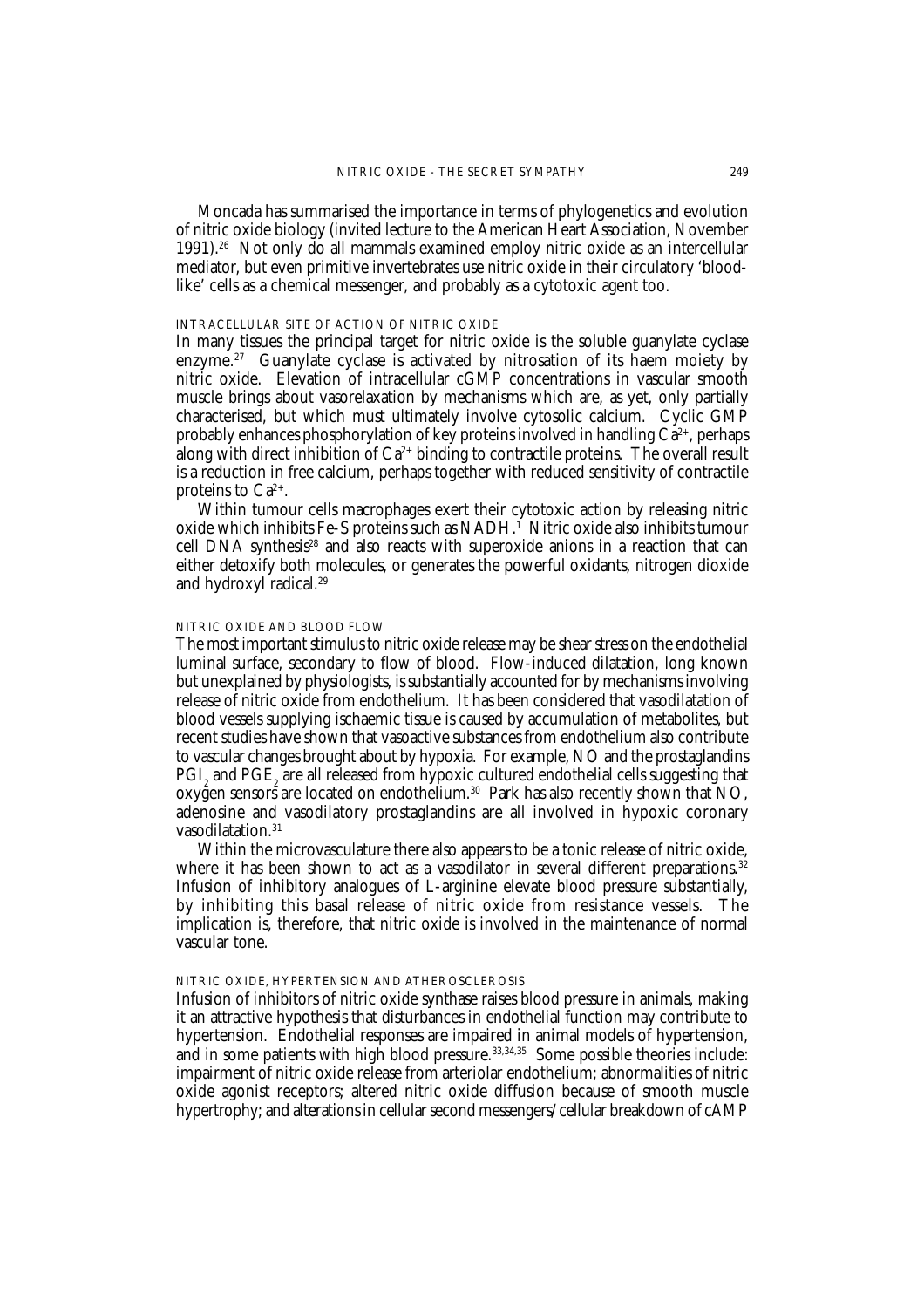and cGMP. However, abnormalities of nitric oxide biology do not account for all the abnormalities of blood pressure and blood flow seen in hypertensive subjects.

Atherosclerosis is characterised by the development of plaques. These lesions develop within the intima, replacing healthy endothelium with a hyperplastic collection of lipid-rich material, macrophages, smooth muscle cells and fibrous tissue, usually covered by endothelium. Endothelium overlying stable plaques is abnormal, both in function and in ultrastructural appearance. In animals made hyperlipidaemic, endothelial responses to agents which stimulate nitric oxide release are diminished, while responses to endothelium-independent (e.g. sodium nitroprusside) vasoactive agents are intact. $36$ 

Endothelial dysfunction has also been demonstrated in experimental models of diabetes,<sup>32</sup> and patients with diabetes (both IDDM and NIDDM) may have abnormal vasodilator responses because of dysfunctional endothelium. Insulin itself is an NOdependent vasodilator, but in diabetics its actions as a potential stimulus to atheroma may outweigh this beneficial action.

In patients with atheromatous coronary artery disease, impaired responses to endothelium-dependent vasodilators also occur. Loss of tonic nitric oxide release at sites of atheroma might predispose towards focal coronary spasm. Moreover, nitric oxide activity in the peripheral vasculature is impaired in models of chronic heart failure, and in the coronary arteries of patients with dilated cardiomyopathy.<sup>32</sup> Thus, there is much evidence indicating the importance of nitric oxide in atherosclerotic disease. However, within the coronary circulation, nitric oxide is only one of a number of mediators that control blood flow. Indeed, NO inhibition by modified L-arginine (L-NMMA) in patients with normal coronary arteries has shown only modest effects on blood flow.37

## RELEASE OF NITRIC OXIDE FROM NITROVASODILATOR DRUGS

Organic nitrates have been used to treat angina pectoris for over a century, but only recently has their mechanism of action been established.32 Nitro-vasodilator drugs act within blood vessel walls by being metabolized to release nitric oxide. These drugs are thus a convenient source of nitric oxide for experimental purposes. In the past it was generally assumed that nitrates did not have much effect on myocardial contractility. However, the proof that this was indeed the case was never well substantiated. The isolated, functioning cardiac myocyte, suspended in an experimental cell bath is a suitable model to study the effects of nitrates and nitric oxide on the heart in the absence of haemodynamic changes, and this experimental system is used in many of the studies described below.

#### ACTIONS OF NITRIC OXIDE IN THE HEART

## *Endocardial endothelium and its role in the modulation of myocardial contraction*

Until recently endocardium was considered, like vascular endothelium, not to be of much importance other than as a structural element of the heart, but with an important role in preventing thrombus formation within cardiac chambers. However, in a classic paper, Brutsaert showed that damage to the endocardial surface of isolated papillary muscle caused a reduction in isometric tension,<sup>38</sup> thus suggesting tonic release of a positive inotropic substance by endocardial endothelium. A reduction in contraction was also detected in endocardium-intact preparations with administration of lipidsoluble analogues of cGMP, or of sodium nitroprusside.<sup>39</sup>

Evidence from a number of laboratories, but principally from Shah's group in Cardiff, UK,<sup>40</sup> showed that using endocardial cells on beads in a cascade system, endocardial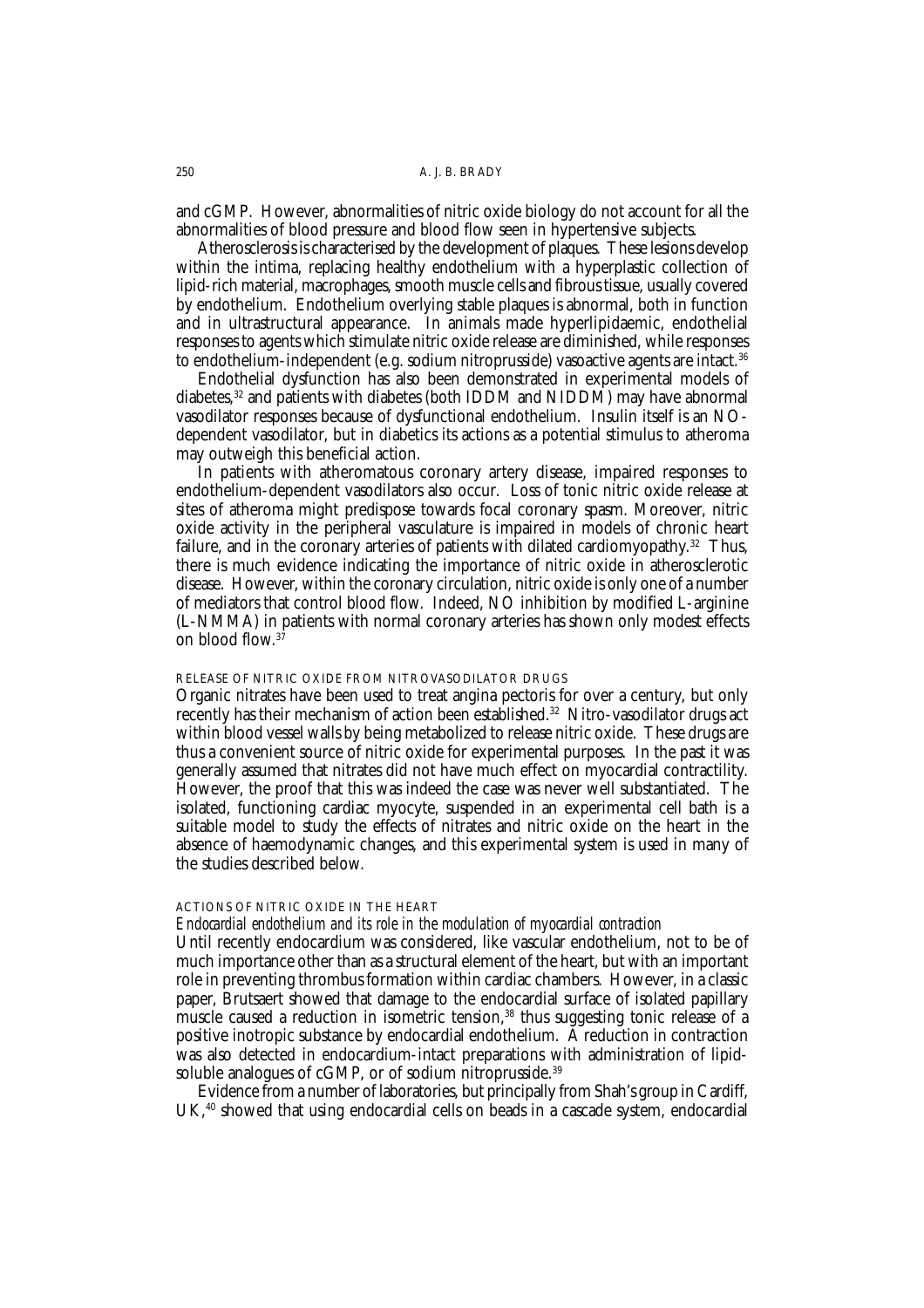endothelium appears to release both nitric oxide as a modulatory, negatively inotropic agent, and a positive inotropic agent, now is considered to be the vasoconstrictor peptide, endothelin.

### *Nitric oxide and myocardial contractility*

The heart is very vascular and thus full of vascular endothelium, providing the contracting cells, the myocytes, with a rich blood supply. Each cardiac myocyte is within a few millimetres of an adjacent capillary, well within the diffusing distance of nitric oxide. By 1990 it was established that, within the peripheral vasculature, NO controls vascular smooth muscle tone, and experiments were begun to determine whether heart muscle also was similarly influenced by this novel mediator.

In 1991 our group in London provided early cellular evidence that NO could modify cardiac myocyte contractility.<sup>41</sup> The nitrates, glyceryl trinitrate and isosorbide dinitrate had no effect, but sodium nitroprusside attenuated myocyte contraction (Figure 3).



#### FIGURE 3

Effect of different nitro-vasodilators on myocyte contraction amplitude; differences are expressed as percentage reduction of control contractions; mean ±SEM of 6-10 experiments at each concentration of each drug. SNP=sodium nitroprusside; ISDN=isosorbide dinitrate; GTN=glyceryl trinitrate; (ANOVA=analysis of variance).

Studies over the next two years in this London laboratory and in other centres confirmed that exogenous NO, either from nitrate donor drugs or if applied in solution, had a negative inotropic effect. In a co-culture study of cardiac myocytes in close apposition to endothelium, modelling the microenvironment within the heart,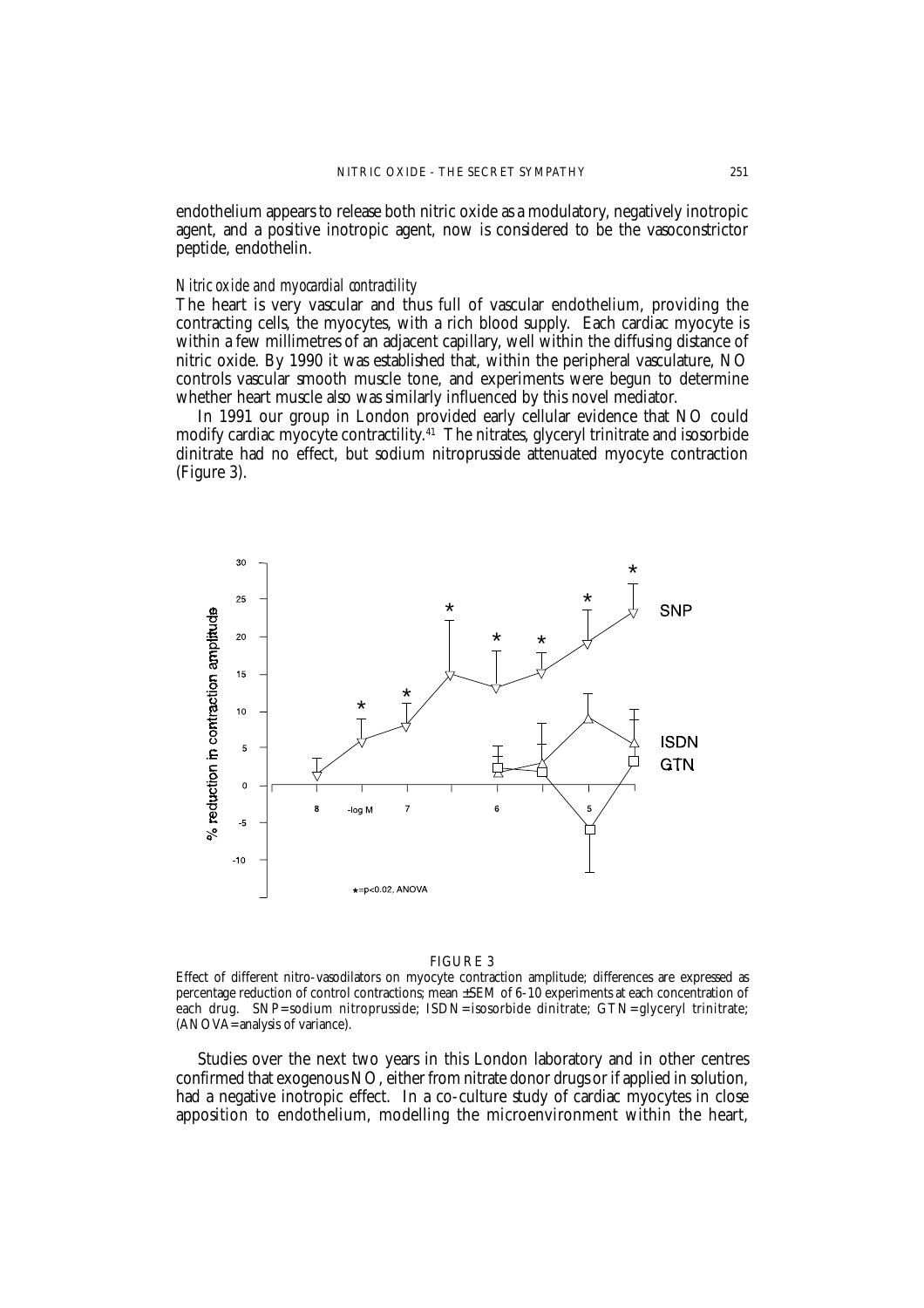stimulation of endothelial cells to release NO, again reduced myocyte contraction.<sup>42</sup> At the same time experiments by Balligand, Ungureanu and Kelly identified similar findings, and carried the work much further:<sup>43</sup> they showed that cardiac myocytes themselves contain a small amount of eNOS, which appears important in modulating contractile responses to adrenergic and vagal influences.

Many laboratories around the world are currently studying NO biology in heart muscle<sup>43</sup> and many papers on this subject have been published over the last few years. The extent to which nitric oxide modulates normal cardiac function is not yet fully determined, but the involvement of NO in signalling pathways, within and between cells in the heart, is certain to be found crucial to cardiovascular regulation.

## NITRIC OXIDE IN ENDOTOXIC SHOCK

While reduced NO activity may be important in atheroma and perhaps hypertension, there has been a great deal of interest in the overactivity of nitric oxide in endotoxic shock. Septicaemia and accompanying septic shock account for many hospital deaths, despite aggressive modern therapy. In the USA, an estimated 100,000 patients die from sepsis in hospital each year. One of the characteristic features of septic shock is profound hypotension caused by a decrease in peripheral vascular resistance, unusually resistant to both volume replacement and vasoconstrictor agents. As septic shock worsens, myocardial function deteriorates and ventricular dilatation develops with a reduction in ejection fraction. If the patient survives, the heart recovers, and ventricular size and function return to normal as the infection is controlled and circulatory function restored.44

## *Abnormalities of nitric oxide production in endotoxic shock*

In endotoxic shock the presence of disseminated foreign antigen, together with the inflammatory response, causes induction of the inducible nitric oxide synthase (iNOS) in many cell types, including hepatocytes, fibroblasts and vascular smooth muscle. Subsequent production of large quantities of nitric oxide leads not only to haemodynamic instability, but also to widespread production of nitric oxide-based free radicals which have the potential to cause considerable damage to tissues. In endotoxic shock production of nitric oxide occurs within the muscle layer of the vessel wall, causing profound vasodilatation and a reduction in peripheral vascular resistance. Inhibitory analogues of L-arginine can reverse this hypotension, but cause a sustained increase in systemic vascular resistance and, at higher doses, a decrease in cardiac output.<sup>44</sup>

## *Cardiac failure in endotoxic shock*

Until 1992, the cause of myocardial depression in endotoxaemia was considered to be a direct effect of endotoxin or an inflammatory mediator on myocardial tissue. The existence of a specific circulating myocardial depressant substance in endotoxic shock having been postulated, but not proven. While coronary perfusion abnormalities in patients with co-existing cardiac or coronary disease and endotoxic shock may account for segmental abnormalities of left ventricular function, in patients with global myocardial impairment and endotoxic shock the loss of function cannot be wholly explained by changes in coronary flow. As in the peripheral vasculature, multiple factors exist which depress cardiac function in endotoxic shock. However, there may be a common pathway for such mediators to impair myocardial contraction.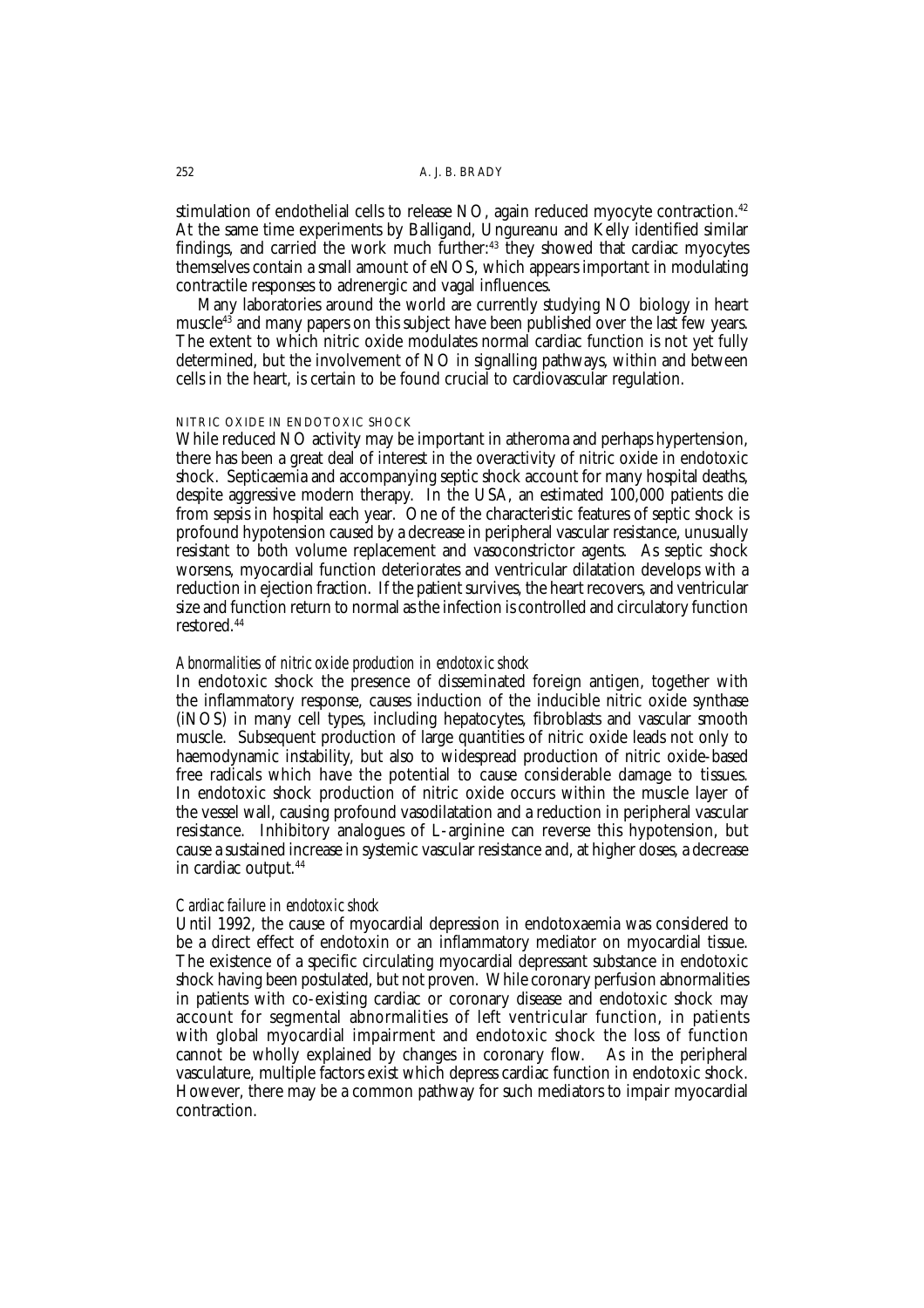The hypothesis that overproduction of nitric oxide within cardiac muscle contributes to impaired function was addressed by four independent research groups during 1992. In health, cardiac myocytes do not produce much nitric oxide.<sup>43</sup> In experimental endotoxaemia, or following administration of inflammatory cytokines to isolated myocytes, iNOS is induced within cardiac myocytes. The subsequent generation of quantities of nitric oxide within the myocytes themselves is accompanied by a substantial loss of contractile function.<sup>45</sup> Both the generation of nitric oxide by myocytes and their depression of contractility can be reversed by specific inhibitors of the nitric oxide synthase enzyme (Figure 4). Pretreatment with high dose corticosteroids prevents the induction of this enzyme and blocks completely the impairment of contraction. Also, the cytokine TNFa and the interleukins IL-6 and IL-2 can cause marked depression of cardiac contraction in isolated papillary muscles, an effect mediated by nitric oxide generation within the cardiac muscle itself.46



#### FIGURE 4

Effect of endotoxin (lipopolysaccharide, LPS) treatment on fractional shortening. Dex: dexamethasone. Mean ±SE of 32 (normal), 17 (LPS treated) and 7 (LPS + dexamethasone) experiments. (L-NAME=L-nitroarginine methyl ester.)

Furthermore, an overproduction of nitric oxide within the coronary microcirculation is found in experimental endotoxic shock. $47$  This may not only perturb coronary blood flow in the microvasculature, but may also depress cardiac contraction. Hence,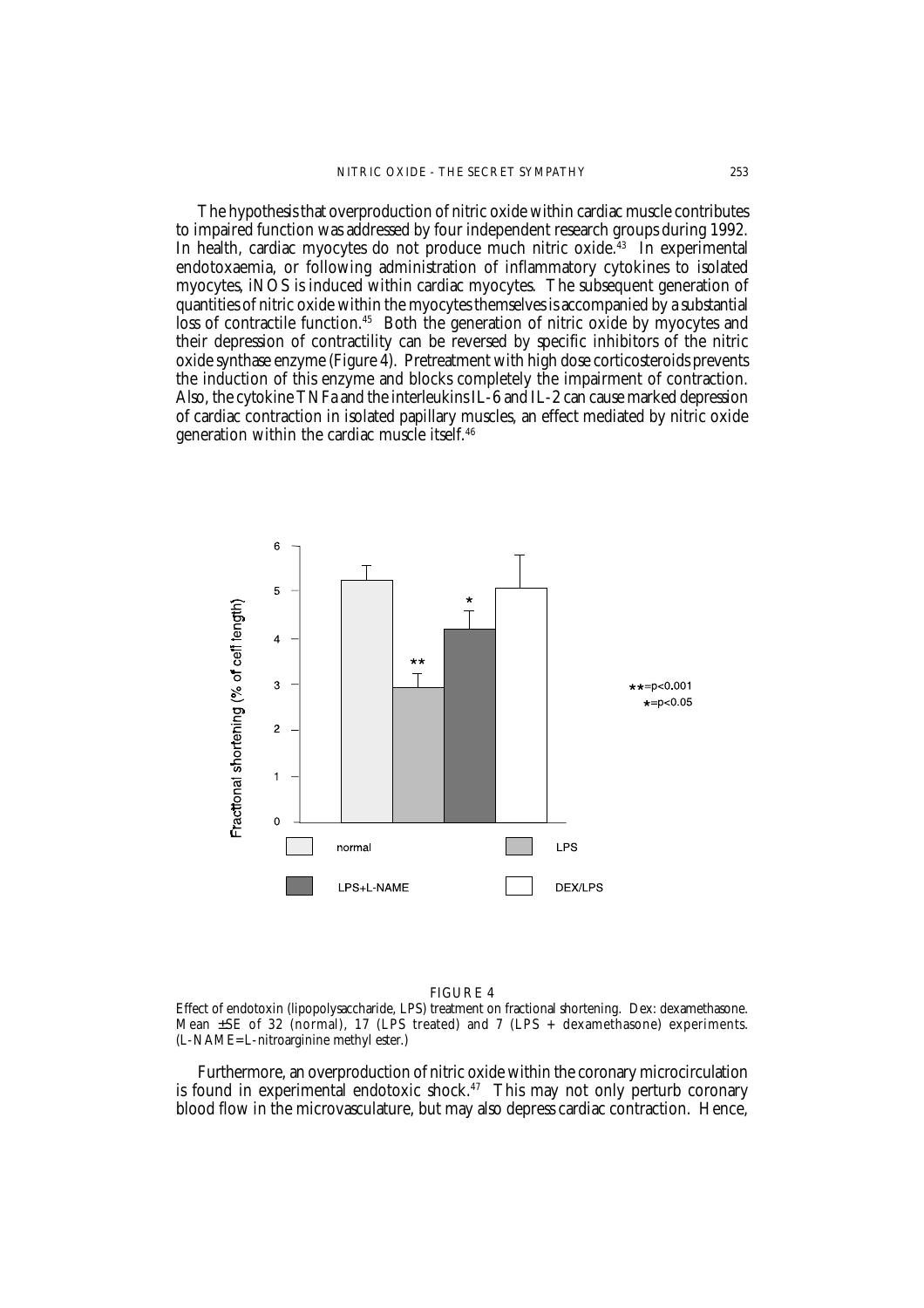several groups working independently arrived at the same conclusion that the heart failure in endotoxic shock is, at least in part, caused by nitric oxide over-production within the cardiac myocytes.

Thus, there appears to be a common mechanism in endotoxic shock contributing to both cardiac and vascular dysfunction. Overproduction of nitric oxide within the peripheral vasculature and myocardium, at least in experimental models, contributes in a major way to the vasodilational loss of myocardial contractility seen in patients with endotoxic shock.

## *Therapeutic strategies for future therapy in endotoxic shock*

Experimentally, pretreatment of animals with corticosteroids prevents the induction of the nitric oxide synthase enzyme within the heart and the vasculature.<sup>44</sup> In the clinical setting patients present with established infection, too late for steroids to be of such benefit. Neither specific monoclonal antibodies to endotoxin or to TNF (Tumour Necrosis Factor) have been successful in clinical trials. Although the mechanism of NO overproduction is understood, the existing experimental inhibitors of NOS are not specific for the inducible form of the enzyme which accounts for the overproduction of NO. In animal models of endotoxic shock, a small dose of non-specific NOS inhibitor blocks the excess production of nitric oxide, but higher doses cause inhibition of normal, endogenous nitric oxide production as well, resulting in intense vasoconstriction and cardiovascular collapse.48

Widespread inhibition of nitric oxide has potentially serious side-effects: for example, impairment of the normal anticoagulant status of endothelium and alteration of neurotransmission. Moreover, a degree of vasodilatation may in fact be valuable, allowing washout of toxic oxides of nitrogen from tissues.<sup>48</sup>

Encouraging results have been described in two clinical reports using non-specific NOS inhibitors. In two patients with septic shock, administration of L-arginine analogues caused short-term increases in blood pressure; cardiac output was increased in one patient and decreased in the other.<sup>49</sup> A further report from Edinburgh described short-lived improvement in a patient with hepatic failure following administration of methylene blue, an agent which inhibits the effects of nitric oxide on vascular tone.<sup>50</sup> The pharmaceutical industry is working hard on specific inhibitors of iNOS and these will likely be a powerful therapeutic tool for use on patients with severe sepsis.

### NITRIC OXIDE AND OTHER HEART DISEASES

Although an excess of nitric oxide may explain heart failure in septic shock, the extent to which NO contributes to other heart conditions is less certain. It is tempting to assume that an overproduction of NO in more chronic conditions may likewise contribute to impairment of myocyte function, but the evidence for this is still fragmentary. It seems likely, particularly in inflammatory conditions with activation of inflammatory mediators, that NO production might be stimulated. For example, in a mouse model of acute myocarditis, iNOS activity could be detected in association with impaired cardiac function.<sup>51</sup> Dilated cardiomyopathy is also a condition associated with myocardial inflammation, and emerging data suggest that iNOS activity may be increased, at least in some cases. This evidence comes mostly from histological study of biopsy material from transplant or post-mortem material; $52,53$  however, there is yet no sizeable study to substantiate these case reports.

Most cases of heart failure in the developed world are caused by ischaemic heart disease (IHD). There have been a few case reports of NO overactivity in biopsies of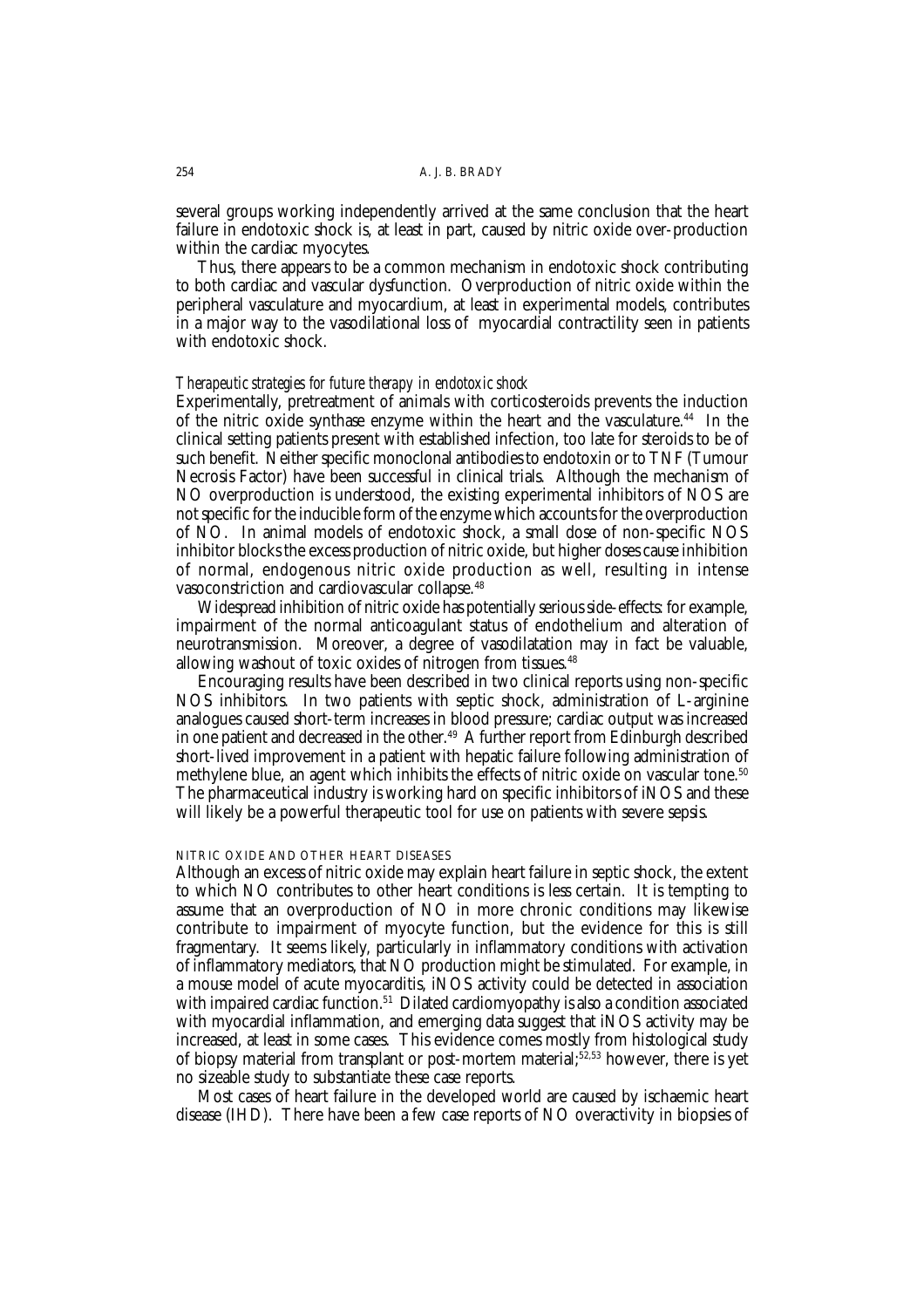myocardium from such patients, but there is currently less evidence of NO involvement than in IHD inflammatory conditions.

As part of the disease process of heart failure in ischaemic heart disease, like other forms of heart failure, death of individual cardiac myocytes occurs progressively as the condition worsens. It has recently been shown in an experimental model that this cell death, or apoptosis, may in some cases be triggered by nitric oxide.<sup>54</sup> Currently, a joint project between Edinburgh and Glasgow is addressing whether this occurs in patients with congestive heart failure.

## SUMMARY AND CONCLUSIONS

Since the earliest evidence that unstable nitrogen oxides were involved in cell signalling 20 years ago, there has been an explosion of research into the actions of nitric oxide. Indeed there are over 11,000 references to nitric oxide listed by the US National Library of Medicine as of November 1997. The tremendous growth in the understanding of NO biology has been a period of great excitement in cardiovascular research. While much is known of the importance of nitric oxide in the vascular system, its role within the myocardium is still being pursued intensively and it is anticipated that a greater understanding of this action will help to explain some of the processes involved in heart diseases.

Nitric oxide may indeed be the silken tie that Sir Walter Scott perceived as the common thread linking the mechanisms of cardiac and cerebral function.

**REFERENCES** 

- <sup>1</sup> Nathan C. Nitric oxide as a secretory product of mammalian cells. *FASEB J* 1992; **6:**3051-64.
- <sup>2</sup> Green LC, Ruiz de Luzuriaga K, Wagner DA *et al*. Nitrate biosynthesis in man. *Proc Natl Acad Sci USA* 1981; **78:**7764-8.
- <sup>3</sup> Green LC, Tannenbaum SR, Goldman P. Nitrate synthesis in the germfree and conventional rat. *Science* 1981; **212:**56-68.
- Wagner DA, Young VR, Tannenbaum SR. Mammalian nitrate biosynthesis: Incorporation of 15NH<sub>3</sub> into nitrate is enhanced by endotoxin treatment. *Proc Natl Acad Sci USA* 1983; **80:**4518-21.
- <sup>5</sup> Stuehr DJ, Marletta MA. Mammalian nitrate biosynthesis: mouse macrophages produce nitrite and nitrate in response to *Escherichia coli* lipopolysaccharide. *Proc Natl Acad Sci USA* 1985; **82:**7738-42.
- <sup>6</sup> Iyngar R, Stuehr DJ, Marletta MA. Macrophage synthesis of nitrite, nitrate, and N-nitrosamines: precursors and role of the respiratory burst. *Proc Natl Acad Sci USA* 1987; **84:**6369-73.
- <sup>7</sup> Miwa M, Stuehr DJ, Marletta MA *et al*. Nitrosation of amines by stimulated macrophages. *Carcinogenesis* 1987; **8:**955-8.
- <sup>8</sup> Hibbs JB *et al*. Synthesis of nitric oxide from a terminal guanidino nitrogen atom of L-arginine: a molecular mechanism regulating cellular proliferation that targets intracellular iron. In: Nitric oxide from L-arginine: a bioregulatory system. eds. Moncada S, Higgs EA. Amsterdam: Elsevier, 1990; 189 223.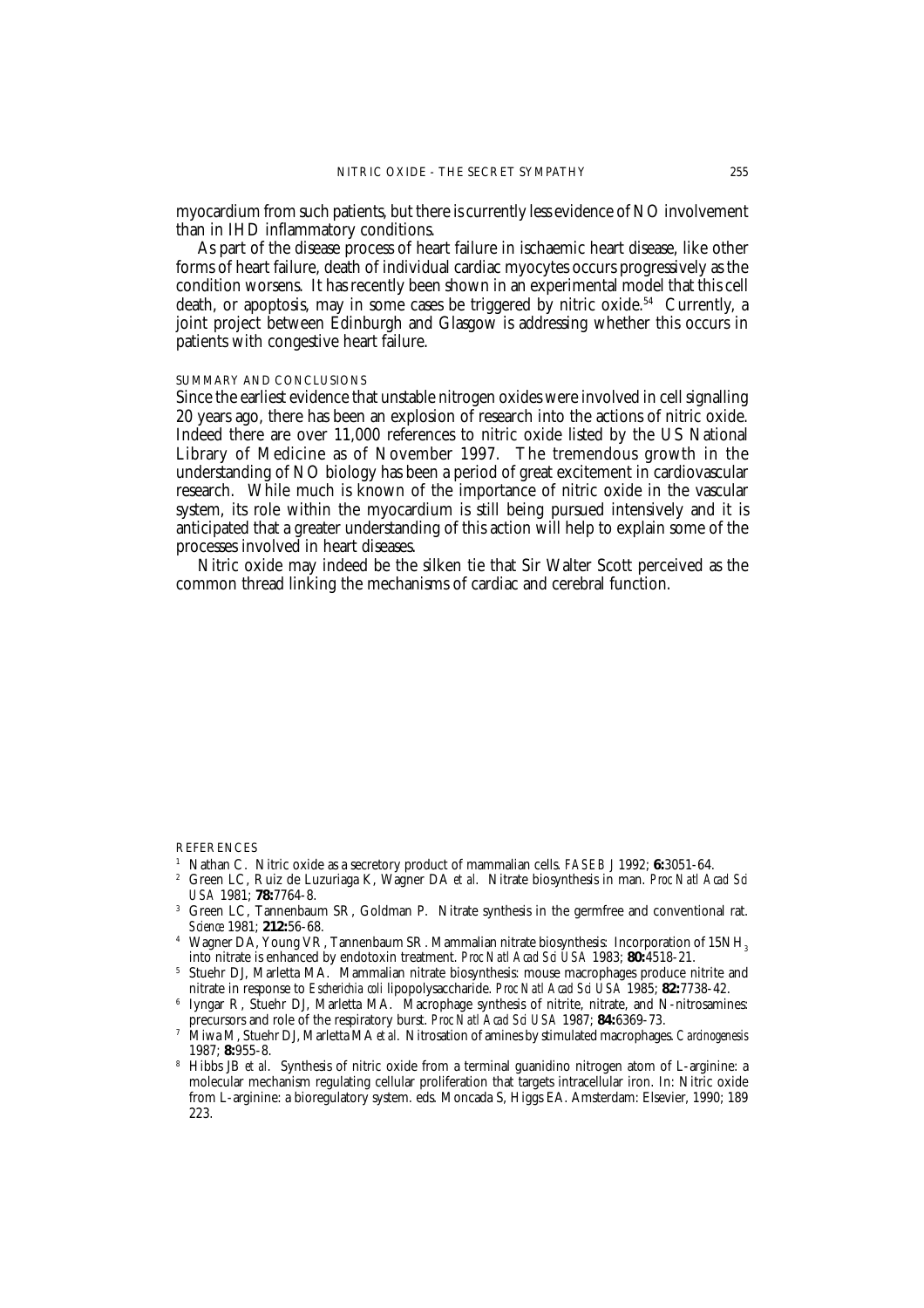#### 256 A. J. B. BRADY

- <sup>9</sup> Hibbs JB Jr, Taintor RR, Vavrin Z. Macrophage cytotoxicity: role for L-arginine deiminase and imino nitrogen oxidation to nitrite. *Science* 1987; **235:**473-6.
- <sup>10</sup> Stuehr DJ, Marletta MA. Synthesis of nitrite and nitrate in murine macrophage cell lines. *Cancer Research* 1987; **47:**5590-4.
- Furchgott RF, Zawadski JV. The obligatory role of endothelial cells in the relaxation of arterial smooth muscle by acetylcholine. *Nature* 1980; **288:**373-6.
- <sup>12</sup> Arnold, WP, Mittal CK, Katsuki S. Nitric oxide activates guanylate cyclase and increases guanosine 3':5'-cyclic monophosphate levels in various tissue preparations. *Proc Natl Acad Sci USA* 1977; **74:** 3203 7.
- <sup>13</sup> Ignarro LJ, Byrns RE, Woods KS et al. Biochemical and pharmacological properties of endothelium derived relaxing factor and its similarity to nitric oxide radical. In: Vascular smooth muscle, peptides, autonomic nerves, and endothelium. ed. Vanhoutte PM. New York: Raven Press, 1988; 427-36.
- <sup>14</sup> Palmer RM, Ferrige AG, Moncada S. Nitric oxide release accounts for the biological activity of endothelium-derived relaxing factor. *Nature* 1987; **327:**524-6.
- <sup>15</sup> Ignarro LJ, Buga CM, Wood KS *et al*. Endothelium-derived relaxing factor produced and released from artery and vein is nitric oxide. *Proc Natl Acad Sci USA* 1987; **84:**9265-9.
- <sup>16</sup> Palmer RMJ, Ashton DS, Moncada S. Vascular endothelial cells synthesize nitric oxide from L-arginine. *Nature* 1988; **333:**664-6.
- <sup>17</sup> Schmidt HH, Nau H, Wittfoht W et al. Arginine is a physiological precursor of endothelium-derived nitric oxide. *Eur J Pharmacol* 1988; **154:**213-6.
- <sup>18</sup> Palmer RMJ, Rees DD, Ashton DS, Moncada S. L-arginine is the physiological precursor for the formation of nitric oxide in endothelium-dependent relaxation. *Biochem Biophys Res Commun* 1988; **153:**1251-6.
- <sup>19</sup> Ferrendelli JA *et al*. Elevation of cyclic GMP levels in central nervous system by excitatory and inhibitory amino acids. *J Neurochem* 1974; **22:**535-40.
- <sup>20</sup> Miki N, Kawabe Y, Kuriyama K. Activation of cerebral guanylate cyclase by nitric oxide. *Biochem Biophys Res Commun* 1977; **75:**851-6.
- <sup>21</sup> Deguchi T, Yoshioka M. L-arginine identified as an endogenous activator for soluble guanylate cyclase from neuroblastoma cells. *J Biol Chem* 1982; **257:**10147-52.
- <sup>22</sup> Garthwaite J, Charles SL, Chess-Williams R. Endothelium-derived relaxing factor release on activation of NMDA receptors suggests role as intercellular messenger in the brain. *Nature* 1988; 385-8.
- <sup>23</sup> Knowles RG, Palacios M. Formation of nitric oxide from L-arginine in the central nervous system. A transduction mechanism for stimulation of the soluble guanylate cyclase. *Proc Natl Acad Sci USA* 1989; **86:**5159-62.
- <sup>24</sup> Di Rosa M, Radomski M, Carnuccio R, Moncada S. Glucocorticoids inhibit the induction of nitric oxide synthase in macrophages. *Biochem Biophys Res Commun* 1990; **172:**1246-52.
- <sup>25</sup> Ding A, Nathan CF, Graycar J *et al*. Macrophage deactivation factor and transforming growth factors -beta 1, -beta 2, and -beta 3 inhibit induction of macrophage nitrogen oxide synthesis by interferon gamma. *J Immunol* 1990; **145:**940-4.
- <sup>26</sup> Moncada S. The evolution of nitric oxide biology, invited lecture, Americam Heart Association, Anaheim, USA, 1991.
- <sup>27</sup> Ignarro LJ. Biosynthesis and metabolism of endothelium-derived nitric oxide. *Ann Rev Pharmacol Toxicol* 1990; **30:**535-60.
- <sup>28</sup> Hibbs JB. Synthesis of nitric oxide from a guanidino nitrogen of L-arginine: a molecular mechanism that targets intracellular iron. In: Nitric oxide from L-arginine: a bioregulatory system. eds. Moncada S, Higgs EA. Amsterdam: Elsevier, 1990; 189-223.
- <sup>29</sup> Beckman JS e*t al*. Apparent hydroxyl radical production by peroxynitrite: implications for endothelial injury from nitric oxide and superoxide. *Proc Natl Acad Sci USA* 1990; **87:**1620-4.
- <sup>30</sup> Bassenge E, Busse R. Endothelial modulation of coronary tone. *Prog Cardiovasc Dis* 1988; **XXX No 5:**349-80.
- <sup>31</sup> Park KH, Rubin LE, Gross SS, Levi R. Nitric oxide is a mediator of hypoxic coronary vasodilatation. Relation to adenosine and cyclooxygenase-derived metabolites. *Circ Res* 1992; **71:**992-1001.
- <sup>32</sup> Henderson AH. Endothelium in control. *Br Heart J* 1991; **65:**116-25.
- <sup>33</sup> Lamping KG, Dole WP. Acute hypertension selectivity potentiates constrictor responses of large coronary arteries to serotonin by altering endothelial function in vivo. *Circ Res* 1987; **61:**904-13.
- <sup>34</sup> Panza JA, Quyyumi AA, Brush JE Jr, Epstein SE. Abnormal endothelium-dependent vascular relaxation in patients with essential hypertension. *N Engl J Med* 1990; **323:**22-7.
- <sup>35</sup> Calver A *et al.* Effect of local intra-arterial N-monomethyl-L-arginine in patients with hypertension: the nitric oxide dilator mechanism appears abnormal. *J Hypertension* 1992; **10:**1025-31.